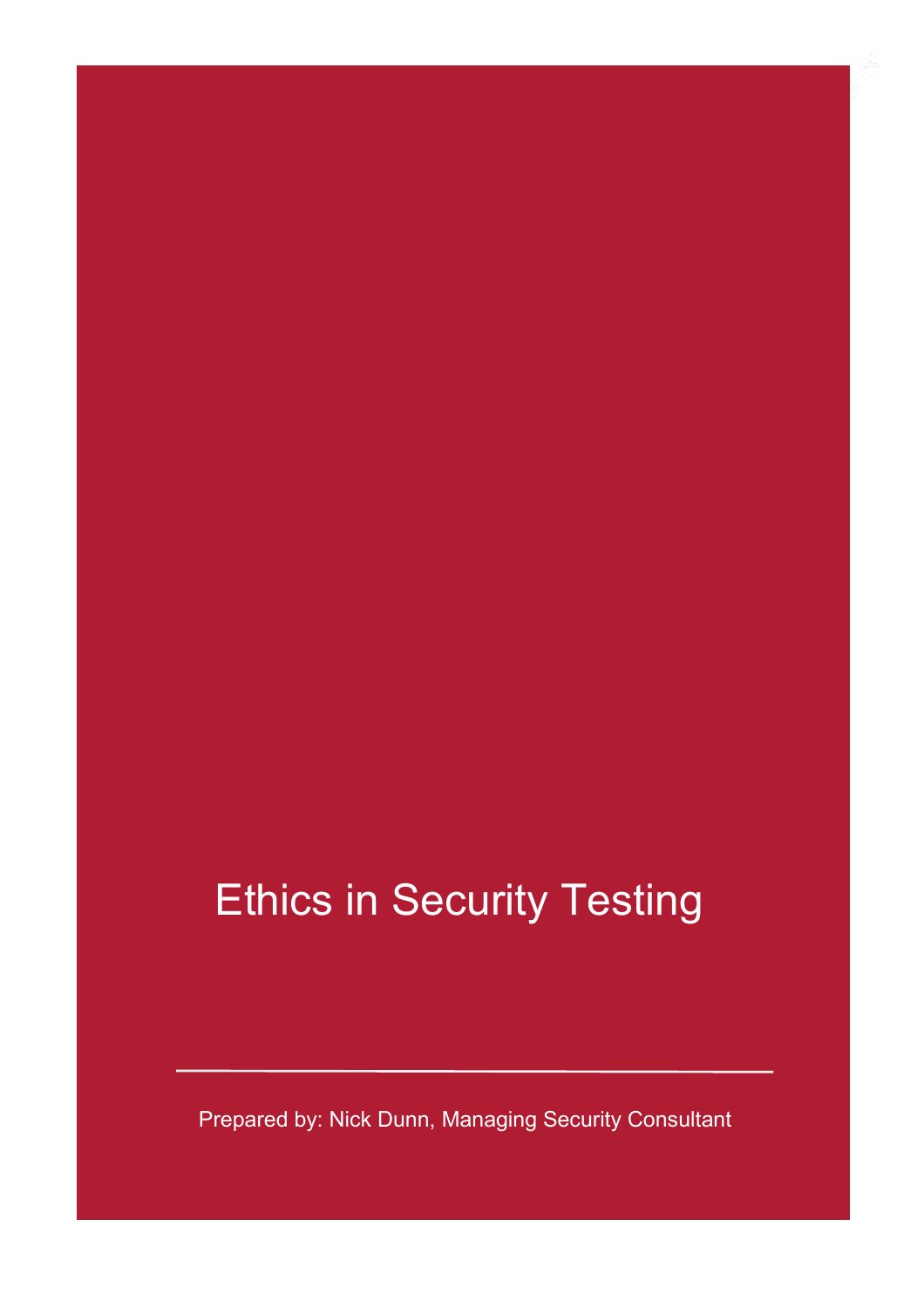## **Table of contents**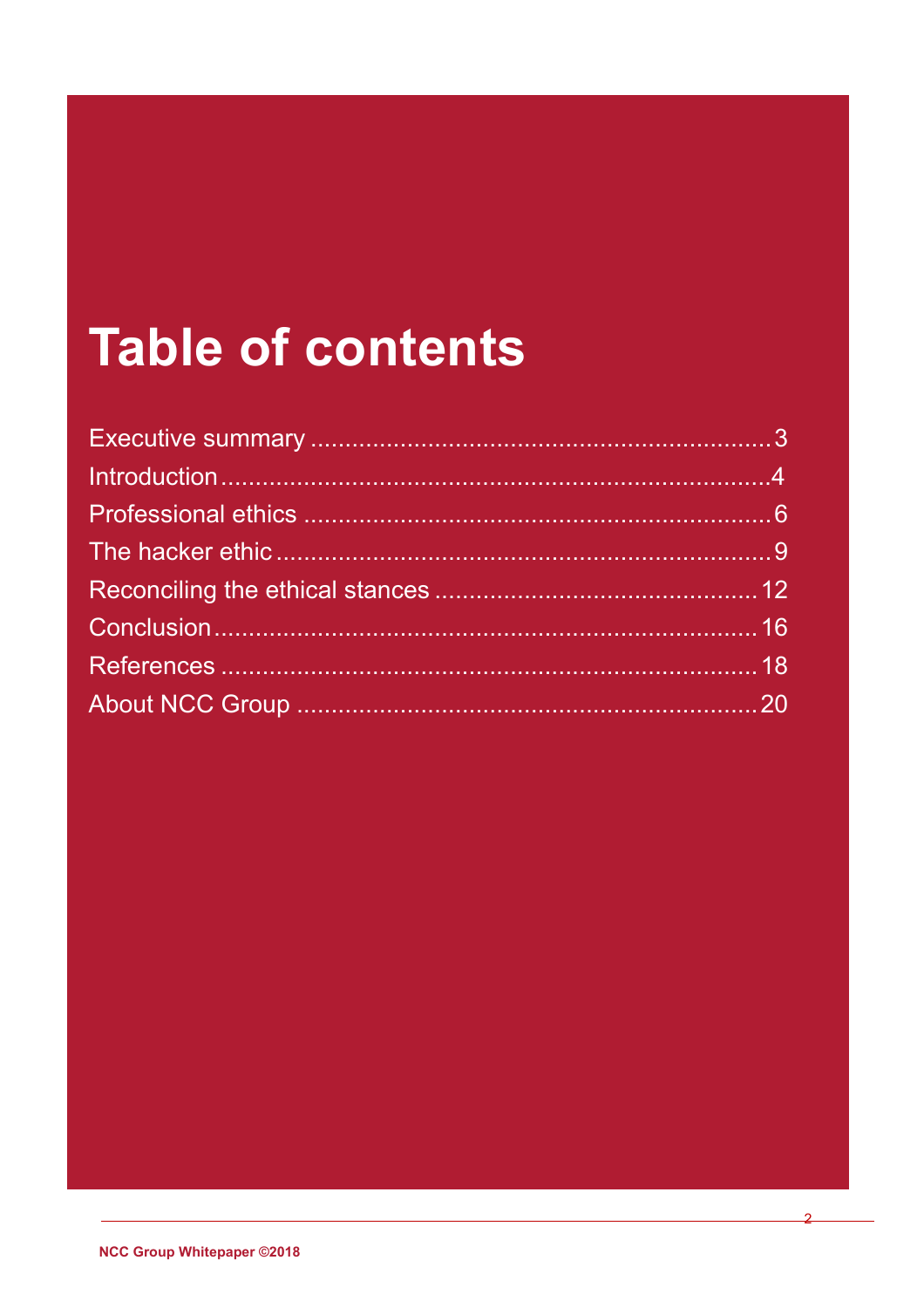### <span id="page-2-0"></span>**Executive summary**

This paper discusses the similarities and differences between professional ethics in the information security industry and ethics in the hacker community. Sources of conflict between the two and shared values of the two are discussed in order to find some reconciliation and come to an understanding of how a shared set of ethics is possible. A reconciled set of ethics allows hackers to function within the corporate world without compromising their principles and allows the commercial world to benefit from some of the more progressive ideas within the hacker community.

**A reconciled set of ethics allows hackers to function within the corporate world without compromising their principles and allows the commercial world to benefit from progressive ideas within the hacker community.**

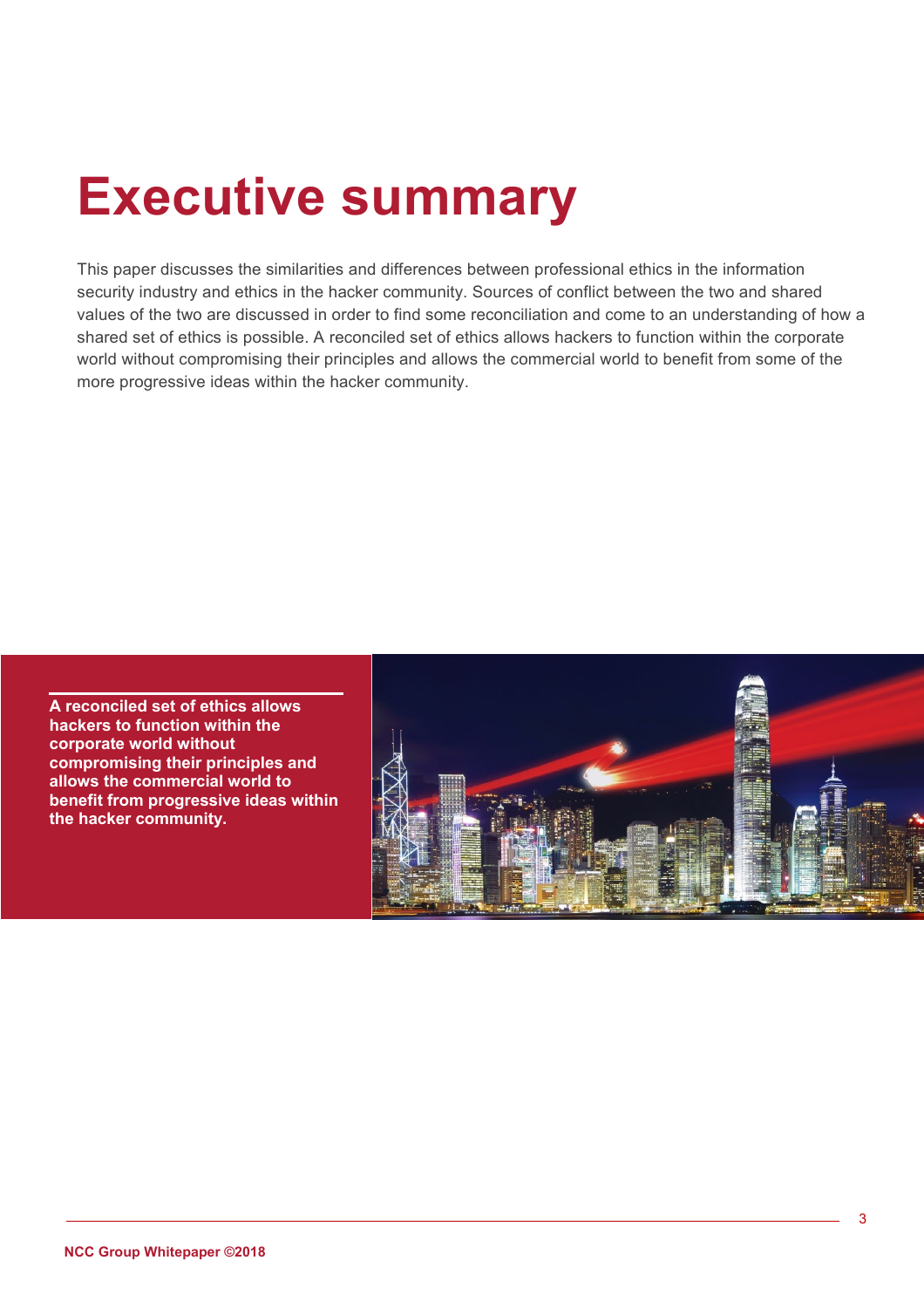# **Introduction**

In this paper we will take a look at the similarities and differences between conventional notions of professional ethics and hacker ethics. This is being done primarily to attempt to reconcile the two in a professional setting where 'ethical hacking', or offensive security, is used as a technique for locating security vulnerabilities and assessing the security posture of systems. The aim is to reconcile the two stances and provide a model that allows ethical hackers, their employers and their clients to perform their work without compromising their principles.

In some professional settings, the word 'hacker' is frequently used in a dismissive or insulting sense, to describe a skilled programmer or IT expert who fails to document their work, writes unreadable or unmaintainable code, accesses systems without authorisation or behaves in some other way that is regarded as unprofessional or unethical (at least by those applying the label in this way). The aim here is to take a more balanced view than this and to examine both the ways in which hacker ethics can contribute to the information security profession and whether or not a hacker who holds these ethics can contribute to the information security industry without a betrayal of their beliefs or integrity.

Before starting, it is important to provide some definitions to ensure that the discussion has some clarity and consistency:

#### **Hacker**

The word 'hacker' will be used throughout the paper in its broader, generally-accepted, and least-rigorous sense. That is, to describe an intellectually-curious technology enthusiast with an interest in puzzle solving, programming, creative use of technology, information security and finding novel, usually faster routes to achieving objectives. The word will be used in both of its popular senses to mean someone who uses innovative routes to both achieving objectives and breaking computer security.

There is an opinion amongst the group of expert programmers who describe themselves as hackers, that the word 'cracker' should be used for anyone who attempts to break security, while the word 'hacker' should be reserved for someone who creates innovative technology solutions or applies clever programming tricks [1]. As these two categories are not mutually exclusive and the 'cracker' definition has failed to enter popular culture or common usage, the paper will not make this distinction.

#### **Professional Ethics**

The phrase 'professional ethics' will be used to describe the generally recognised standards that a professional adheres to in order to carry out their duties, in what is accepted as a correct and responsible manner. This will be explained and elaborated further in the 'Professional ethics' section below.

The distinction between morality and ethics is an important point to consider as part of this definition. Ethics is the correct way to behave in terms of professionalism and in doing a good job in terms of the defined criteria for that job. Morality can be subjective, and it is possible to do a job that some may consider immoral, such as designing weapons systems, while still adhering to professional ethics, such as documenting the system correctly, ensuring it is maintainable, training others to ensure succession planning, etc.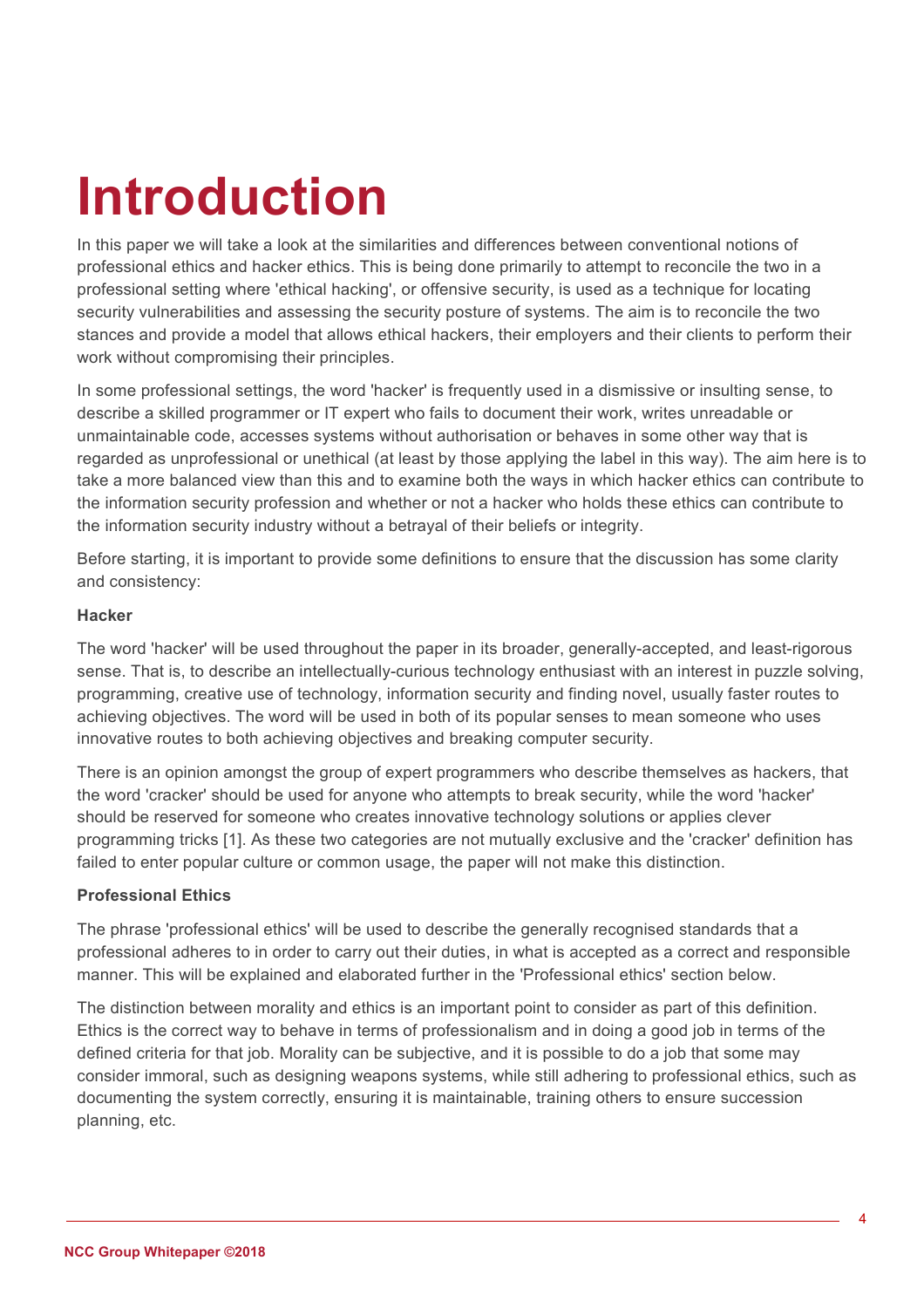#### **Offensive Security**

Although much of this paper has wider applications, with regards to information security in a wider context and IT in general, the paper will concentrate on 'offensive security'. In this context, offensive security refers what is also known as ethical hacking or penetration testing. This is taken in its broadest sense, to include network and web application security testing, along with adjacent activities that are distinct from traditional penetration testing, but fall within the same area, such as source code security review, threat modelling, mobile application security testing and other related areas. The primary aim of this type of testing is to discover security vulnerabilities in systems prior to release so that the systems can be hardened to improve the security and safety of assets.

This expression is not being used in the paper to refer to the security consultancy company, Offensive Security, unless otherwise stated.

#### **Ethical Hacking**

This is a term synonymous with offensive security and describes the security testing of an organisation's systems (generally known as penetration testing) by those with sufficient skills.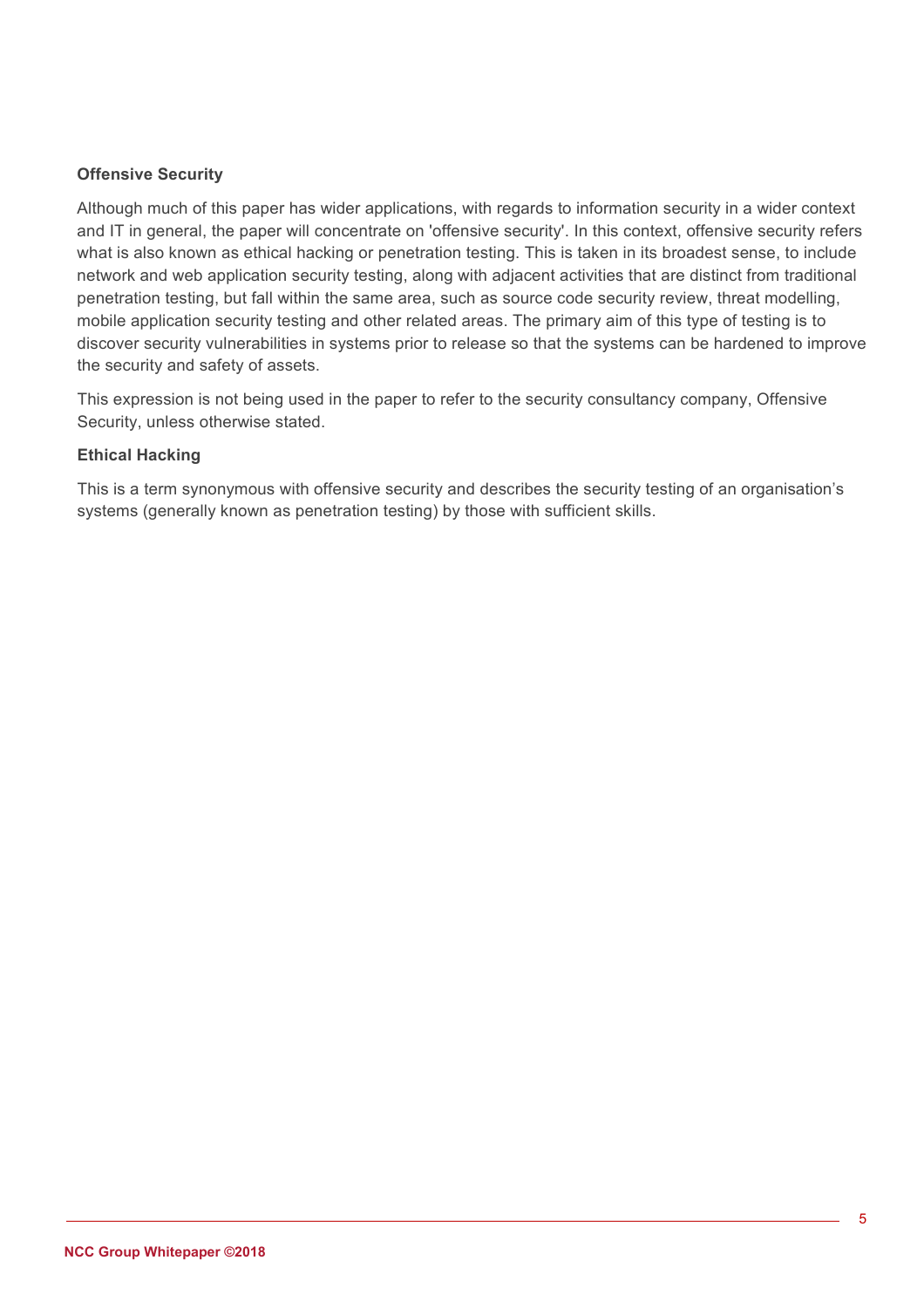# **Professional ethics**

Wikipedia defines professional ethics as "the personal, and corporate standards of behaviour expected by professionals." [2]

In this context, a profession is distinguished by certain characteristics, including:

- mastery of a particular intellectual skill, acquired by training, education and experience;
- adherence by its members to a common set of values and code of conduct; and
- acceptance of a duty to society as a whole.

Although the Wikipedia definition of professional ethics can seem somewhat broad and lacking in specifics, it goes on to detail these standards in the following list and to further discuss the presence of professional bodies which set and enforce professional standards:

- Honesty
- Integrity
- **Transparency**
- **Accountability**
- **Confidentiality**
- Objectivity
- Respect
- Obedience to the law
- Loyalty

When considering professional ethics in IT, and more specifically, in the information security profession, there are several codes of conduct and codes of ethics that are published by professional organisations and certification providers. We will consider these below in order to give more context to the discussion.

The main professional body for IT in the UK is the BCS [3], although, as will be discussed later, IT professionals and employers do not view membership of a professional body as having the same weight or authority that other professions do.

The BCS Code of Conduct [4] is a general charter for IT professionals and describes the standards expected of a BCS member, grouping them under four broad categories:

- The Public Interest
- Professional Competence and Integrity
- Duty to Relevant Authority
- Duty to the Profession

This code provides detail on a BCS member's obligation to be competent and knowledgeable, to be honest, to perform the work to the best of their ability and to fulfil obligations to fellow professionals. Fulfilling obligations to fellow professionals can include things such as providing a correct scope before work starts, documenting work correctly to assist future maintenance and succession planning in order to ensure that suitably trained staff are in place to administer and maintain any systems that are deployed.

There are professional organisations for information security professionals but, again, employers and professionals both place greater weight on practical experience than membership of a professional organisation.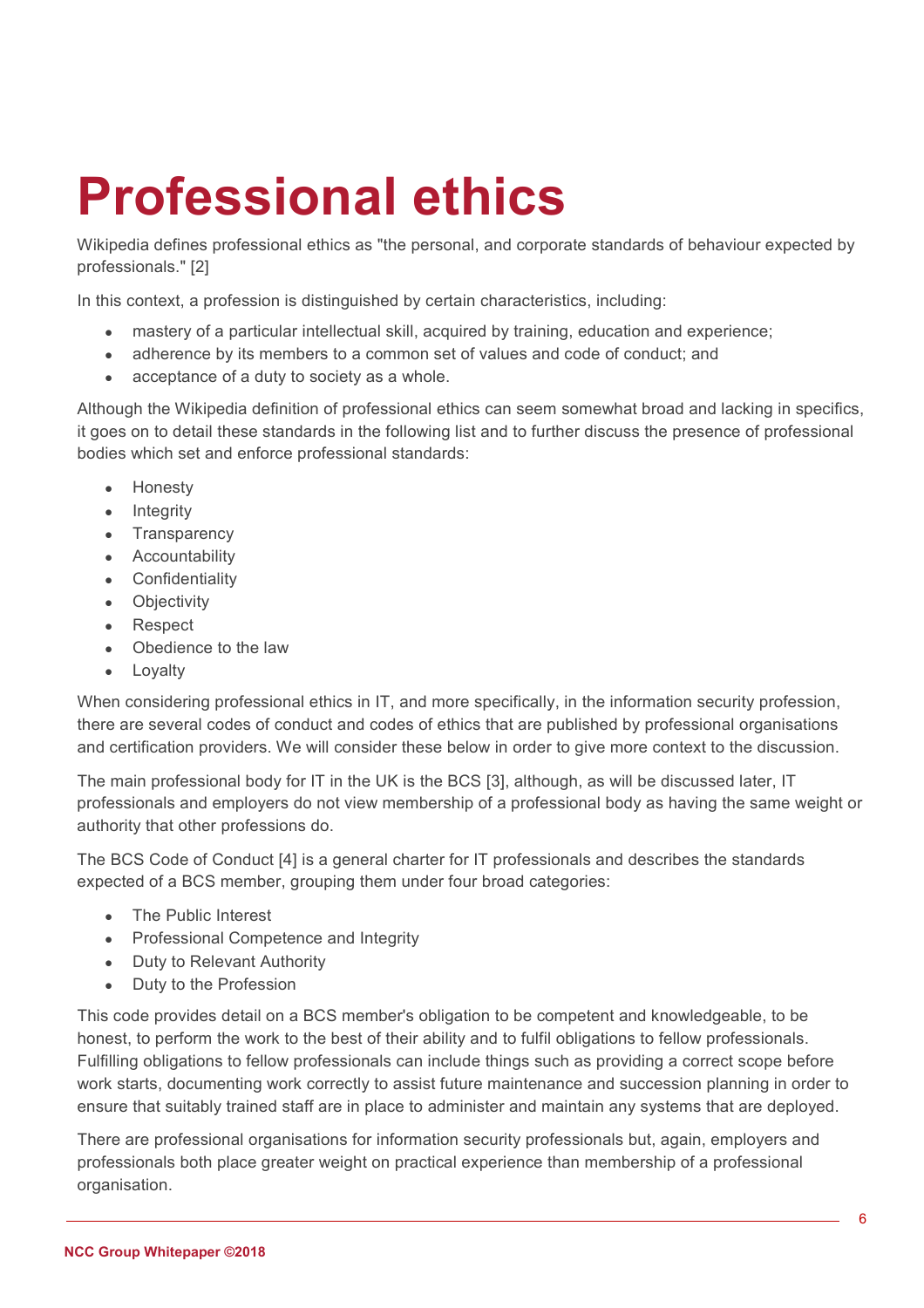The Institute of Information Security Practitioners (IISP) [5] has a code of ethics for security professionals [6] which very much reflects the spirit and intentions of BCS Code of Conduct, but is tailored to fit information security professionals. An extract from the IISP's code of conduct is shown below:

#### **Code of Conduct**

This code of conduct is intended to guide members in their professional and personal conduct. Members of the Institute of Information Security Professionals shall:

- Act at all times in accordance with the institute's values;
- Maintain competency and currency in their respective fields;
- Promote best practice in information security;
- Act only within their level of competence;
- Promote and carry out professional services in accordance with the relevant technical and professional standards;
- Act within the law;
- Act in a manner consistent with the good reputation of the institute and the profession;
- Respect the confidentiality of information acquired during the course of their duties and should not use or disclose any such information without proper and specific authority or unless there is a legal or professional requirement to do so;
- Recognise the potential for any conflict of interests and, where appropriate, take steps to resolve or avoid any such conflict;
- Support the professional education and development of other members of the profession and other individuals involved in information security.

The Association of Information Security Professionals (AISP) [7] is a body which is responsible a group of professional certifications known as CREST. This certification is respected throughout the United Kingdom, Australia, Europe, and Asia, and there are plans to raise its profile in the USA. It is respected throughout the industry and frequently listed as a requirement by employers, which is unusual in an industry which does not generally hold professional bodies or certifications in high regard.

It maintains a CREST Individual Code of Conduct [8] which reflects many of the values for professional behaviour found in both the BCS and IISP codes of conduct and ethics. The most interesting differences are the requirement to not carry out work if the practitioner does not have the necessary security knowledge and the requirement for ongoing learning to take place throughout the holder's career. Note that the requirement is for sufficient 'information security and associated specialist knowledge', not for sufficient 'technical knowledge' and encourages learning, rather than forbidding the practitioner to carry out any work:

Understand their limitations of information security and associated specialist knowledge. They must seek advice from appropriately qualified colleagues who have the necessary expertise for any areas that the Member is not qualified for. The Member must not make misleading claims about their expertise.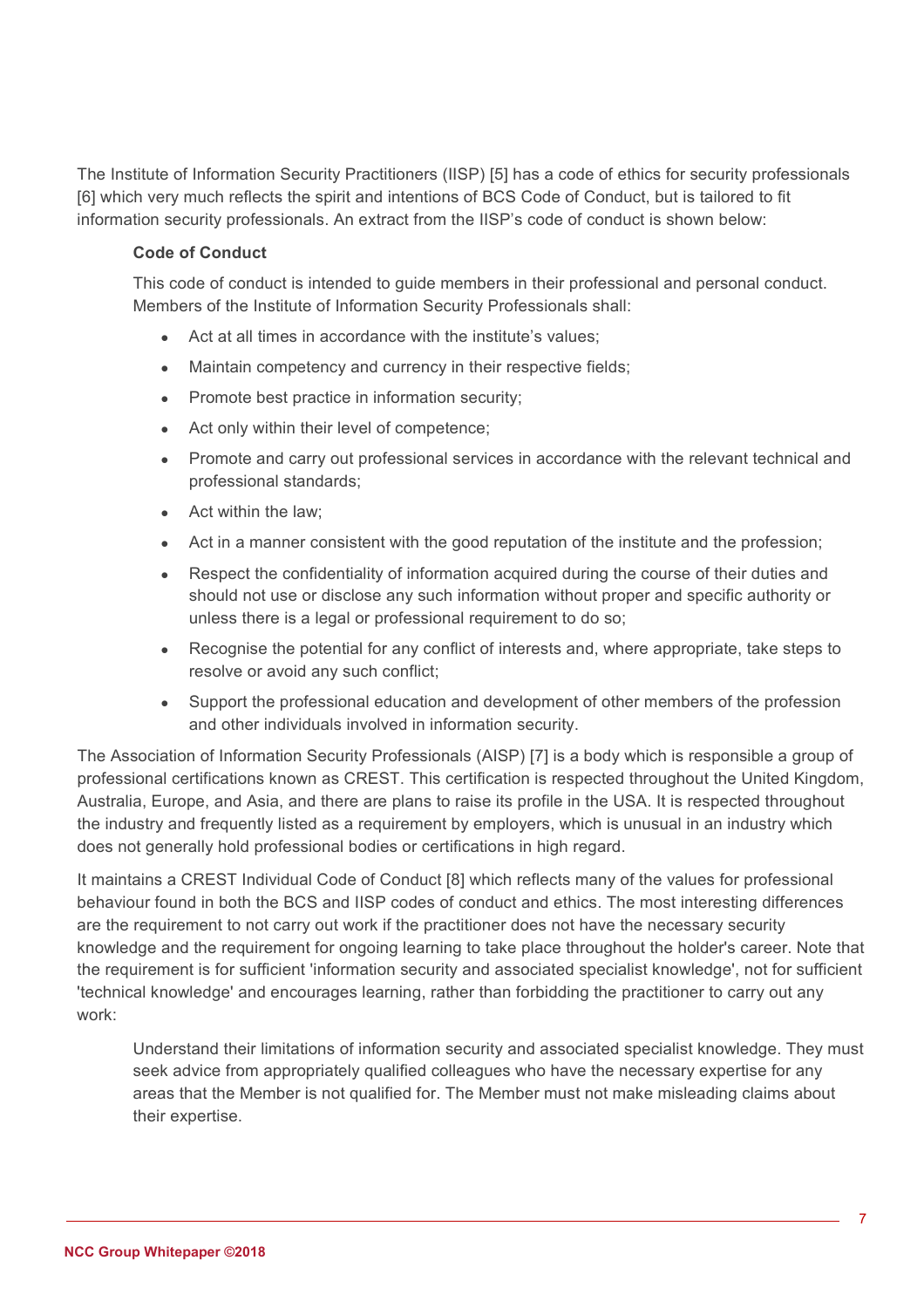[...]

2.5 Competencies

2.5.1 All CREST Qualified Individuals must maintain their technical competencies. They must:

i. Keep up to date with technological advances through training, technical publications and specialist groups within professional bodies and recognise that information gained solely from the internet may not be validated.

In terms of other non-profit professional organisations for information security, the Information Systems Security Organisation (ISSA) [9] and International Information System Security Certification Consortium ISC(2) [10] also have ethics codes. These are very similar to the BCS and IISP codes and cover the same areas of being honest, acting for the good of the public and acting for the good of the profession.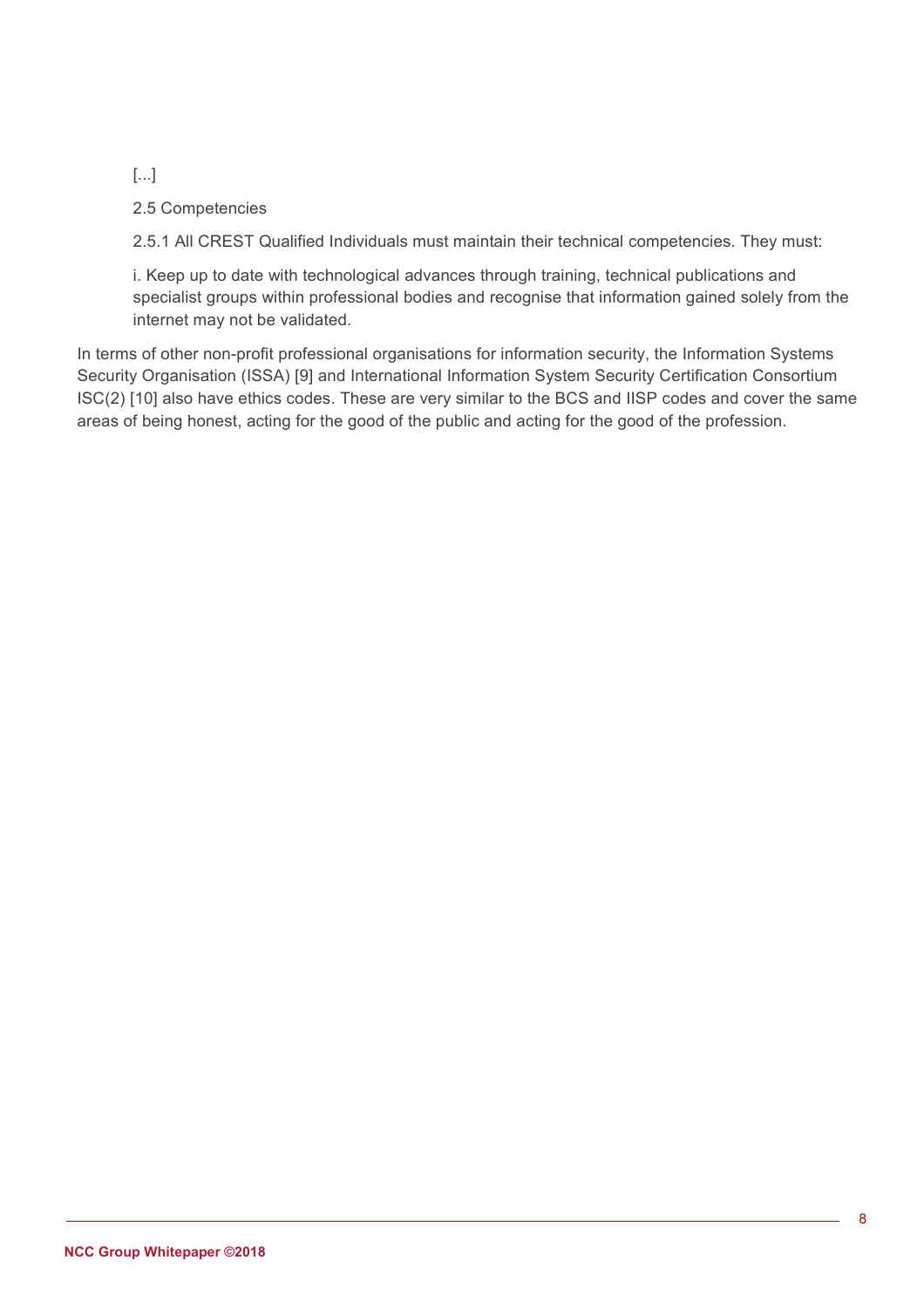# **The hacker ethic**

It is a little flawed to view hackers as a single uniform group since the group is very large and connected by a shared interest and/or profession. Contrary to some of the myths perpetuated by popular culture, hackers are a diverse group who fail to fit the stereotype of teenage, male loner. In addition to the variations in age, culture and beliefs, the group is made up of both professional hackers, working as security consultants and penetration testers, and hobbyist hackers who may work outside the industry but who carry out security research and experiment with technology in their spare time.

Hacker culture has no central authority, hierarchy, formal organisation or codes of conduct. It is, however, generally accepted that the group has a number of shared ideals and heroes, or at least individuals held in high esteem. In the absence of any written codes or single statement, one approach is to use some of the most frequently cited texts describing hacker culture, particularly those which are viewed as having the same weight of authority both inside and outside the hacker community.

The book, Hackers, by Steven Levy [11], has been regarded as a one of the best descriptions of hacker culture and beliefs, since it first appeared in 1984. As it is so highly regarded by both historians of technology and hackers, it will be used as one of the documents to describe the community and its beliefs. Levy's book tells the story behind the first group to identify themselves as hackers, during the 1950s at Massachusetts Institute of Technology (MIT) and those who subsequently came after them, laying the groundwork for the hacker attitude and ethic. It moves on to the 1970s and the birth of Apple under Steve Wozniak and Steve Jobs, before finishing with the birth of the Open Source Movement under Richard Stallman in the 1980s.

The general principles of the hacker ethic are summarised in the preface, where Levy describes four core beliefs:

- **Sharing**
- **Openness**
- Decentralization
- Free access to computers

These principles were very much a product of their times, having evolved from a time when access to computers was restricted in many senses. The machines of the time were expensive and available only to companies and universities with the resources to purchase and maintain one. Even if a computer was present at an organisation, access was restricted both physically and by the availability of time slots. The thirst for knowledge and for opportunities to use these fascinating machines laid the foundations for the hacker fascination with circumventing security measures and playing with the latest technology.

Chapter 2 of the book is titled 'The Hacker Ethic' and describes a set of values and beliefs held by the hackers at MIT that Levy encountered. Levy makes it clear that this ethic was not a formal or written code of conduct and describes the ethic as being "silently agreed upon". The description, beginning on page 39, gives the following list:

- Access to computers and anything which allows thinking and learning should be unlimited and total
- All information should be free
- Mistrust authority promote decentralisation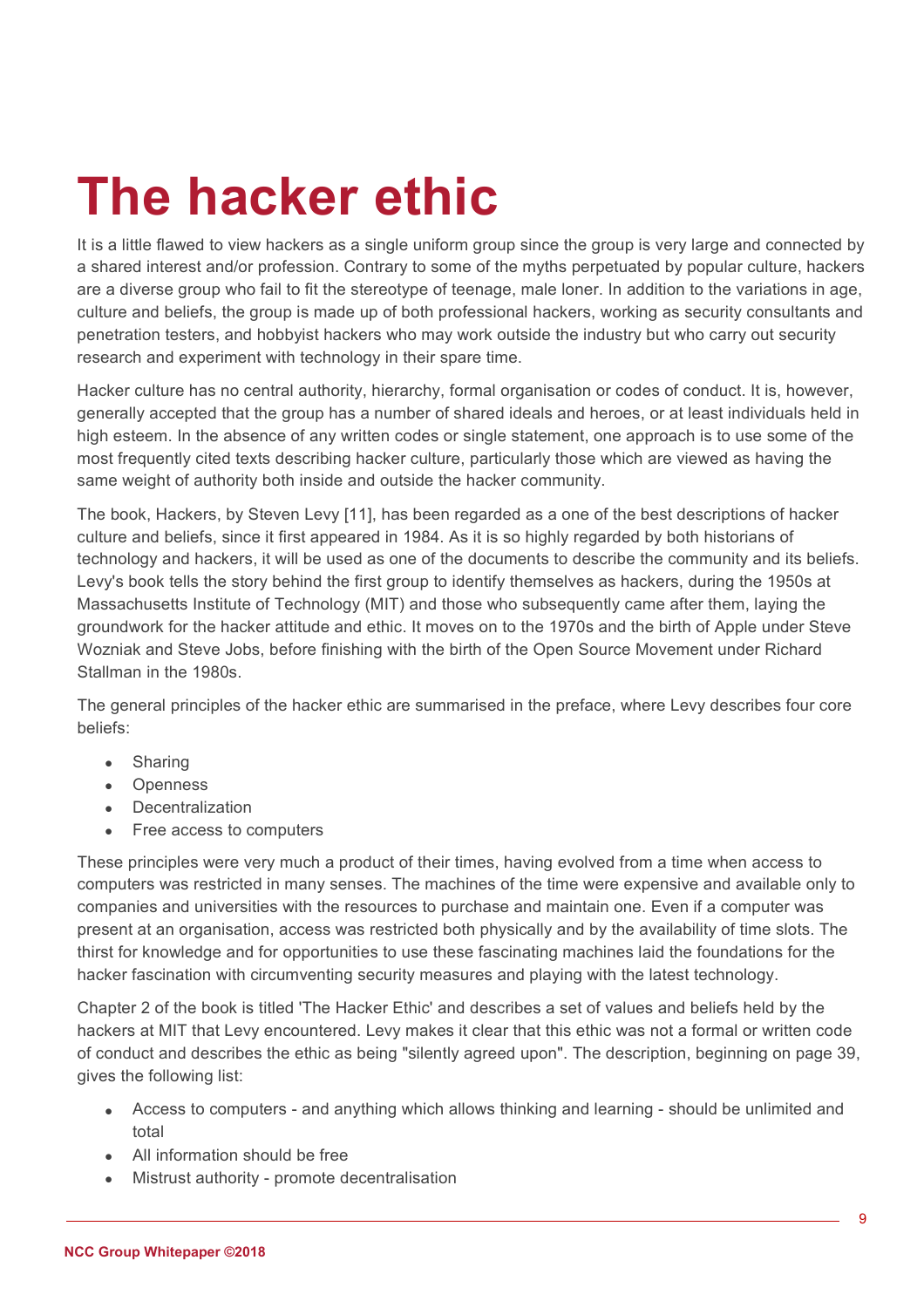- Hackers should be judged by their hacking, not bogus criteria such as degrees, age, race or position
- You can create art and beauty on a computer
- Computers can change your life for the better

Although there is a slight contradiction in Levy's claim that these principles are silently agreed upon but at the same time accepted by the entire community, much of the chapter is clearly recognisable as today's concept of a hacker and in the underpinning ideas of the open source software that allows the internet and Web to function.

The epilogue of Levy's book is titled, jumping the gun somewhat, 'Last of the True Hackers'. It discusses Richard Stallman's ideas of free and open source software and the origins of the 'copyleft' licence. At the time this was both a new, and old, ethical concept that arose from a desire to return to the freely distributed communal software of earlier times during the first decades of licenced proprietary software. This has, of course, become one of the more recognisable features of the hacker community and the modern hacker is known for a preference for open source software and a willingness to contribute to open source projects.

In The Hacker Ethic and the Spirit of the Information Age [13], Pekka Himanen discusses the work ethic of hackers and, like Levy, recognises the hacker ideal of attempting to improve the world. Himanen views the hacker ethic from a cultural point of view, discussing the work ethic of hackers and their willingness to contribute to projects in their free time, along with their views on privacy and freedom of information. Himanen's starting point is very much takes up where Levy's book ended, as it begins with a discussion of the open source software which both supports the internet and also allows more productive use of it. Himanen discusses Max Weber's The Protestant Work Ethic and the Spirit of Capitalism in which work is viewed as 'a calling', where an individual works because it is the right thing to do, performing this work in the best way possible for the good of society. Himanen argues that the work of hackers such as Linus Torvalds, who have transformed the world by voluntarily contributing to open source software projects is similar to Weber's Protestant Work Ethic, with contributors doing their best to improve technology and improve the world for themselves and others.

Himanen also discusses hacker ethics (as opposed to the hacker work ethic), and discusses a few central themes that are very similar to the principles described by Levy:

- De-centralisation
- Free speech and opposition to censorship
- Personal privacy and freedom from surveillance

The two defining descriptions of hacker ethics put forward by Levy and Himanen are recognised as being accurate and authoritative by those both inside and outside the hacker community. Additionaly they have a number of points in common, with both models concentrating on the improvement of the world, with a belief that the best way to achieve this is through decentralised, uncensored free access to information.

The Hacker Manifesto by The Mentor [Loyd Blankenship] [14] appeared in Phrack magazine in 1986 and is a statement of both ethics and morals. It differs from the works of Levy and Himanen, in that it is the work of a hacker documenting their own beliefs, not an outsider documenting the beliefs of others.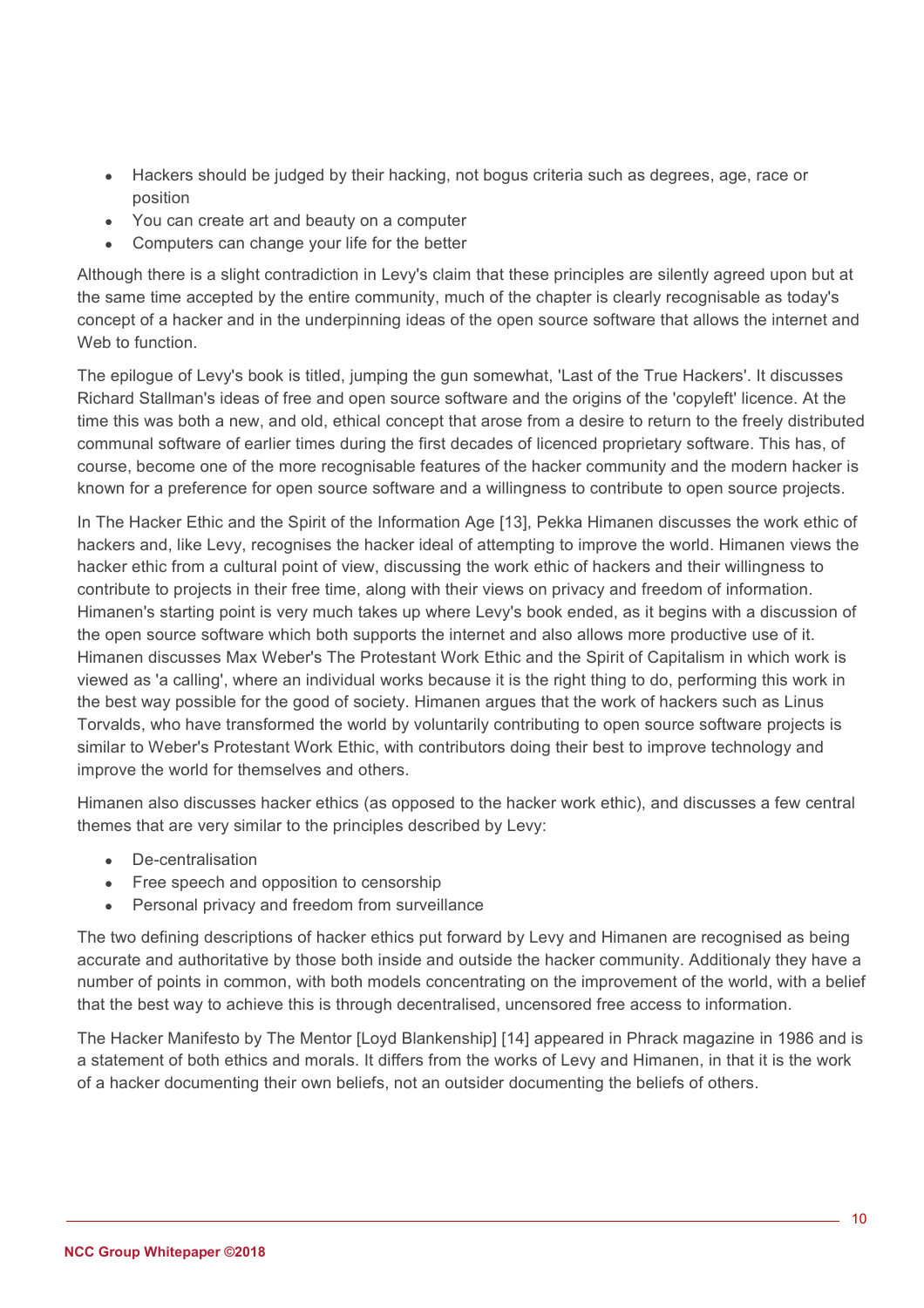It is focused on the idea of hacking as exploring new systems and circumventing unjust boundaries. Although more than 30 years old and quite short, it is mentioned online on a large number of websites and social media platforms, as encapsulating the beliefs and attitudes of hobbyist hackers, especially during their formative years. Many of the online comments describe it as an extremely accurate representation of their own thoughts and opinions.

Unlike the sets of ethics described above, it takes the form of a fictional conversation between a persecuted young hacker and an authoritarian enemy. It does not give a list of beliefs in the same way that Levy and Himanen do, but describes the hacker sense of curiosity, thirst for knowledge and love of exploration. The main themes are, again, the need for free access to information and to technology and the belief that a person's mind is important, while skin colour, religion, gender and sexuality are not reasons to cast judgement against anyone.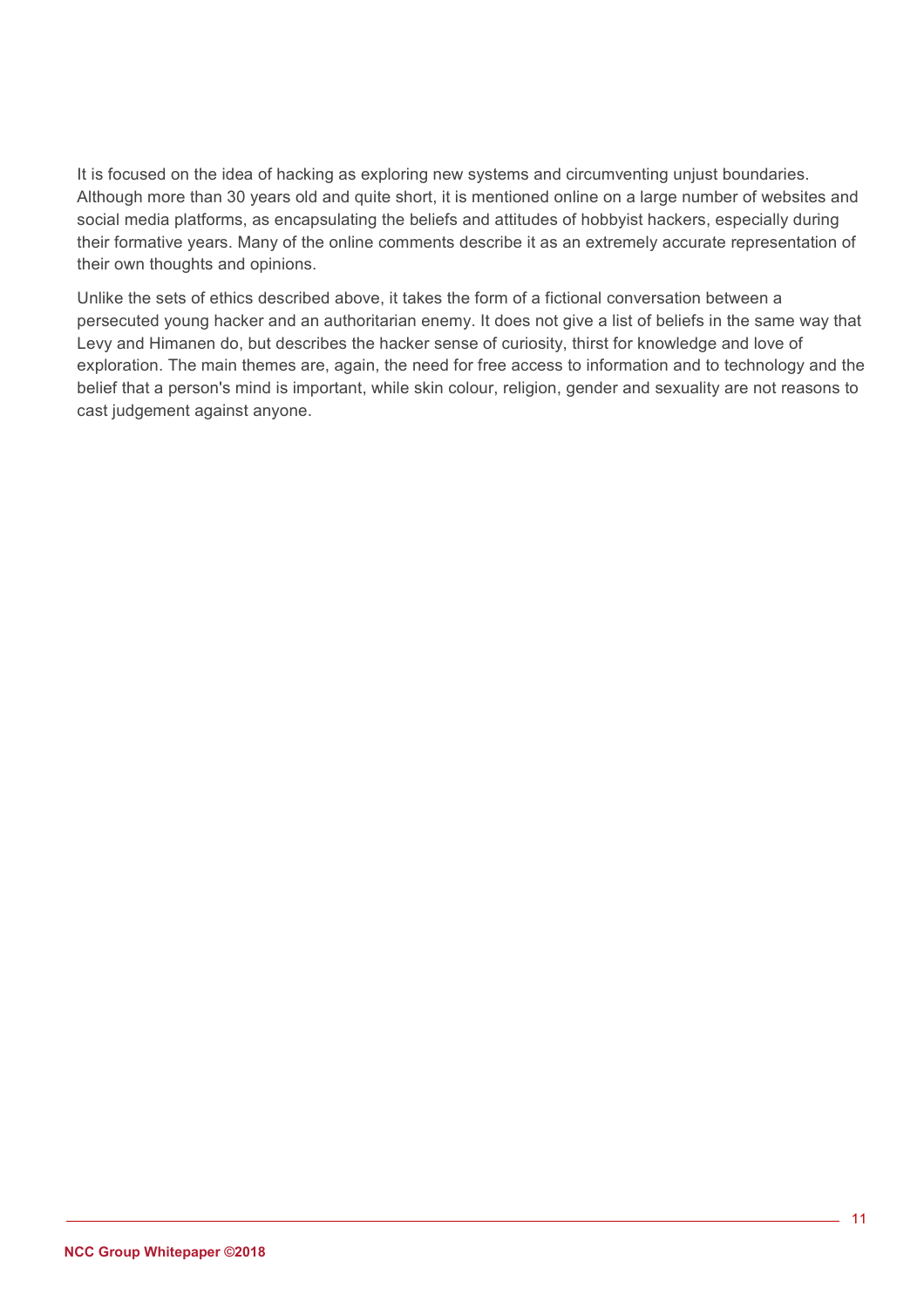## **Reconciling the ethical stances**

Although the descriptions of professional ethics and hacker ethics that have been discussed so far may seem quite different, a closer examination shows the differences to be largely superficial in many areas. In addition a gradual convergence of the two has taken place in some areas such as the increasing prevalence of open source software which has seen the hacker concept of free information and freedom to modify software evolve into a new business model and new source of software for businesses. In another area the growing use of bug bounty programs by commercial organisations has seen hacker frustrations about the futility, or sometimes dire consequences, of reporting bugs to commercial organisations turned on their head with hackers being actively encouraged to find bugs in a company's software.

### **Decentralisation**

Decentralisation is a key concept in both Levy and Himanen's descriptions of hacker ethics. While this might seem to conflict with traditional, top-down management concepts found in many companies, a narrow view such as this does little justice to the hacker concept of decentralisation or to the modern world of business.

For hackers, decentralisation is a general concept that can improve a system's robustness and prevent its misuse. The classic example of this concept is the Internet, with its lack of central control and consequent ability to self-organise and to recover from errors or damage. Another decentralised solution that is currently transforming the business world is the Blockchain concept, which underlies cryptocurrencies and the general concept of a distributed ledger.

The more democratic styles of management which have arisen in the latter half of the twentieth century and early part of the twenty-first century have as much in common with the hacker concept of open exchange of information in order to reach the best solution as they do with traditional management ideas.

### **Professional Competence**

The subject of professional competence plays a significant role in professional ethics. The general definition of professional ethics and the codes of conduct of professional organisations such as the BCS and IISP all state that a professional should not undertake work unless they have sufficient technical competence. The words "only undertake to do work or provide a service that is within your professional competence" in the BCS professional charter might seem to be in a paradoxical conflict with the hacking community, which views 'learning by doing' as one of the best models and encourages research into new technologies. It's important to take the view here that security levels need a certain minimum level of technical knowledge, their knowledge should not necessarily be the same type of knowledge that a system administrator or programmer would need. The CREST Code of Conduct shows a suitable middle path, stating clearly that both security knowledge and technical knowledge of the system are needed and that it is acceptable to learn on the job if suitable help and advice is available:

Understand their limitations of information security and associated specialist knowledge. They must seek advice from appropriately qualified colleagues who have the necessary expertise for any areas that the Member is not qualified for. The Member must not make misleading claims about their expertise.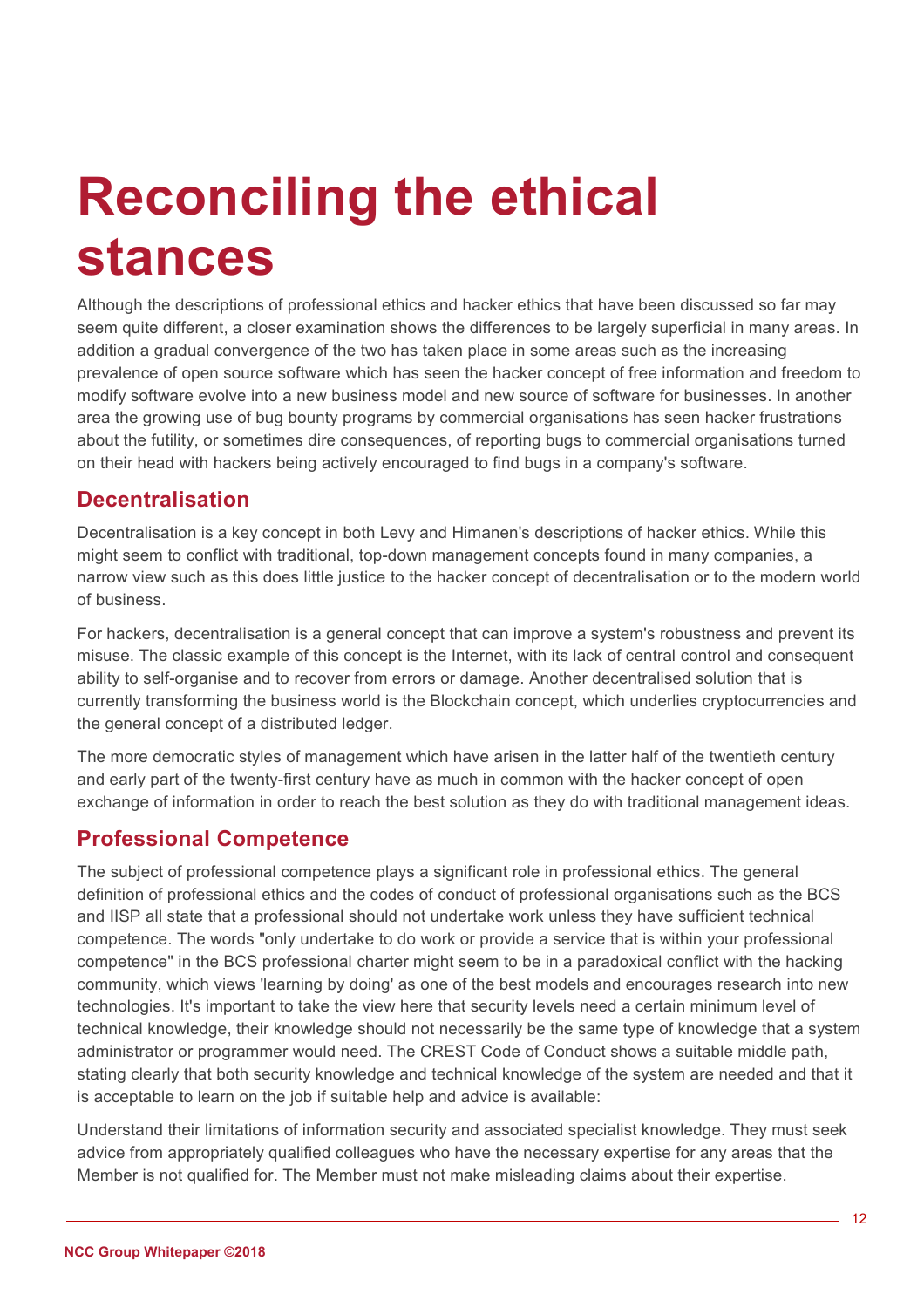### **Diversity**

The ideal discussed by Levy and others of hackers' respect for ideas, intelligence, programming skills or work ethic, regardless of ethnicity, gender, sexuality or beliefs is something that many professions aspire to but very few seem to have achieved. In information security, the professional and commercial world falls short of its own aims, as well as the aims and the generally perceived reality of the hacker world.

In light of reported sexual harassment at IT security events [15], the hacker community cannot view itself as completely guilt-free in regard to sexism, misogyny or other harassment [16]. As the reports often arise at 'professional' events, rather than the more purist, hobbyist events, it can still be argued that the professional community has more catching up to do than the hacker community. Recent progress in this area includes The Event Code of Conduct [17], which has been adopted by a number of hacker events and information security events in order to better protect attendees from harassment. Further details can be found in the book 'IN Security' by Jane Frankland [18].

### **Freedom of Information**

The 'all information should be free' point from Levy's description of the 'silent, unspoken' hacker manifesto and Himanen's description of hackers' love of freedom of information can appear to be a potential cause of a great degree of friction between information security professionals and those siding with either of these models of the hacker ethic. The presence of NDAs in projects, contractual obligations applied to security researchers or the enforcement of indictments against security researchers represent an artificial restriction on the flow of information.

There is a need for a sense of pragmatism and compromise, similar to that discussed below in relation to the NDA for OSCP and OSCE. In a business context, freedom of information is helpful in many contexts but not others and compromise is necessary on both sides. The use of open source software and availability of open source intelligence are two contributions from the hacker community that have greatly benefitted the commercial world. Equally, NDAs are required in order to protect confidential information and to protect the viability of the business.

### **Professional Bodies and Certifications**

The information security profession differs from a number of other professions in two aspects of conventional professional ethics:

- Membership of a professional body
- Certifications and/or qualifications

Although membership of a professional body is described by Wikipedia as one of the characteristics of professional ethics, it is not widely adopted in any information security profession or in the IT industry as a whole and not viewed as a necessity by employers. It would seem that, in this respect, information security professionals have a great deal in common with other IT professionals. The BCS has 75,000 members [2]. Although this is a numerically large group, it is less than 10 percent of the UK's total of 931,000 IT professionals [19]. This is in sharp contrast to professions such as law or medicine where membership of a professional body is a requirement, rather than optional.

A review of penetration tester jobs on employment websites, carried out while writing this whitepaper, found no openings which required membership of a professional body. Professional experience was the principal requirement in the job openings, with no stated minimum education requirement, although CREST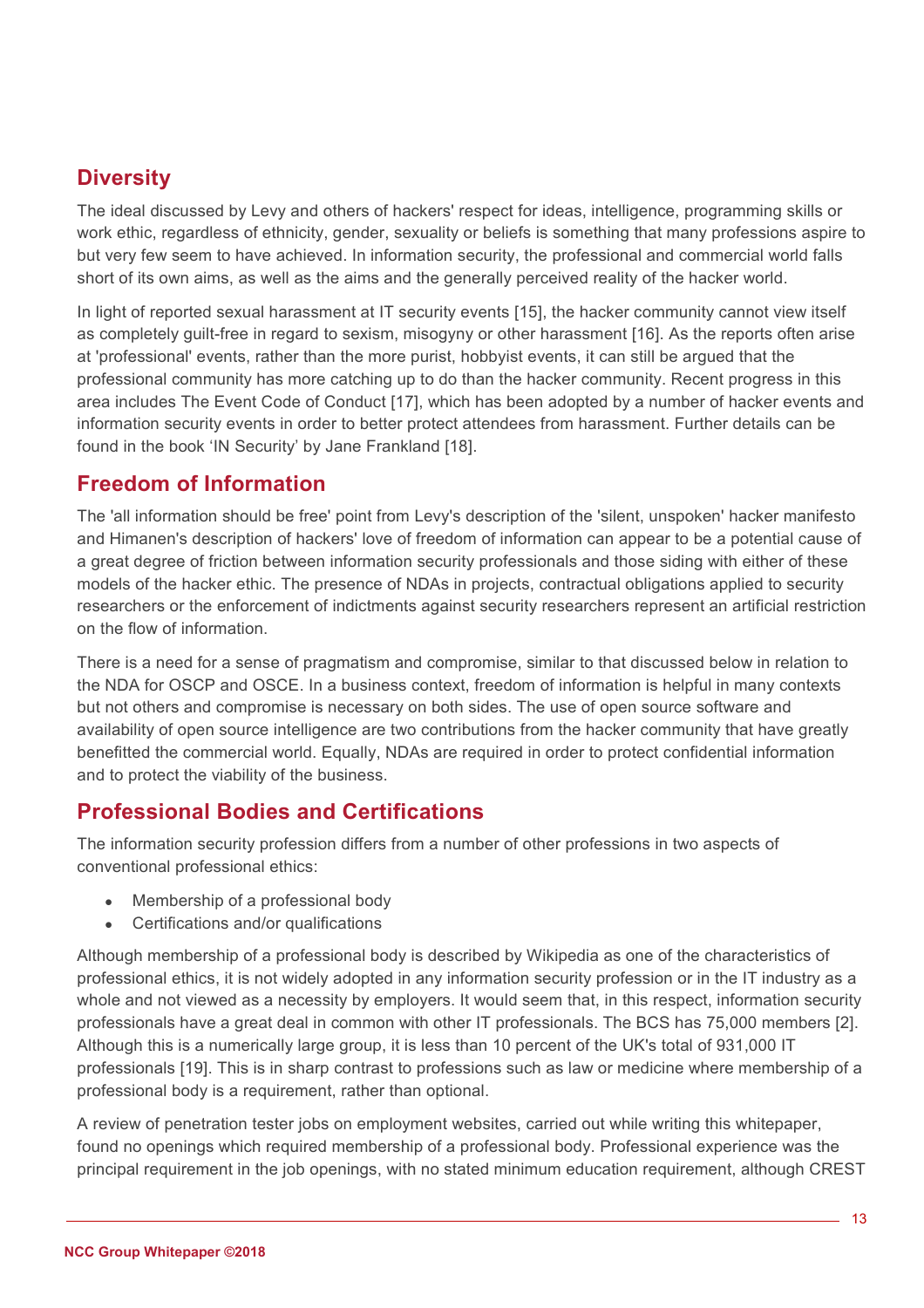certification was a common requirement in the UK and OSCP certification was a common requirement elsewhere.

Interestingly, the hacker community holds some certifications in much higher regard than others and several exams which have only a multiple choice aspect and a candidate can prepare for by 'cramming' are viewed as somewhat worthless by many in the hacker community. The key feature of the respected certifications is not just their difficulty, but the fact that they test skills rather than memory. The CREST penetration testing exams, OSCP and OSCE all require a candidate to prove their skills by hacking a number of systems in a limited time frame in order to prove competence (or more correctly, something above the level of regular competence).

These certifications also stand as an example of a situation where hackers are prepared to accept nondisclosure agreements, rather than allowing information to be free to all. The content of the exam is not disclosed and the overwhelming majority of hackers are happy for this to happen in return for the exams remaining a genuine measure of skill rather than an ability to memorise answers. The NDA is seen as a valid cost of the certification remaining a genuine measure of skill.

### **Vulnerability Disclosure**

In the past, the disclosure of vulnerabilities in commercial products has been a source of controversy, particularly when the vulnerabilities were found and disclosed by researchers who were working in their spare time. The three categories used to classify types of vulnerability disclosure were:

**Full Disclosure:** A researcher publicly discloses all known details of the vulnerability to a public forum without giving prior notification to the product vendor

**Coordinated Disclosure:** A researcher discloses details of the vulnerability to the vendor first and does not publicly reveal details until the vendor has patched the product (this definition is a recent addition, as the Responsible Disclosure model, below, was felt to be flawed by some researchers)

**Responsible Disclosure:** A researcher discloses details of the vulnerability to the vendor first and does not publicly reveal details until the vendor has had time to patch the product (this disclosure sometimes takes place if the vendor has had time but has been unresponsive or taken to long in the opinion of the researcher)

**Non-Disclosure**: A researcher discloses details of the vulnerability to the vendor only and does not publicly reveal any details

Full Disclosure falls into a conflicting position in regard to hacker ethics, satisfying the 'all information must be free' condition, but not necessarily satisfying the 'do no harm' condition. In the past, this type of public disclosure of vulnerabilities resulted in a number of cases of exploits being available before systems could be patched.

The Responsible Disclosure model indicated an evolution of software vendor attitudes and an increasing readiness to acknowledge flaws found by independent researchers, eventually giving birth to vendors paying bug bounties to researchers. The recent addition of the Coordinated Disclosure, which puts forward the idea that Responsible Disclosure is not sufficiently 'responsible', began because some vendors and other groups felt that timeframes that were being imposed did not give sufficient time to implement a fix and were placing companies and users at risk [18].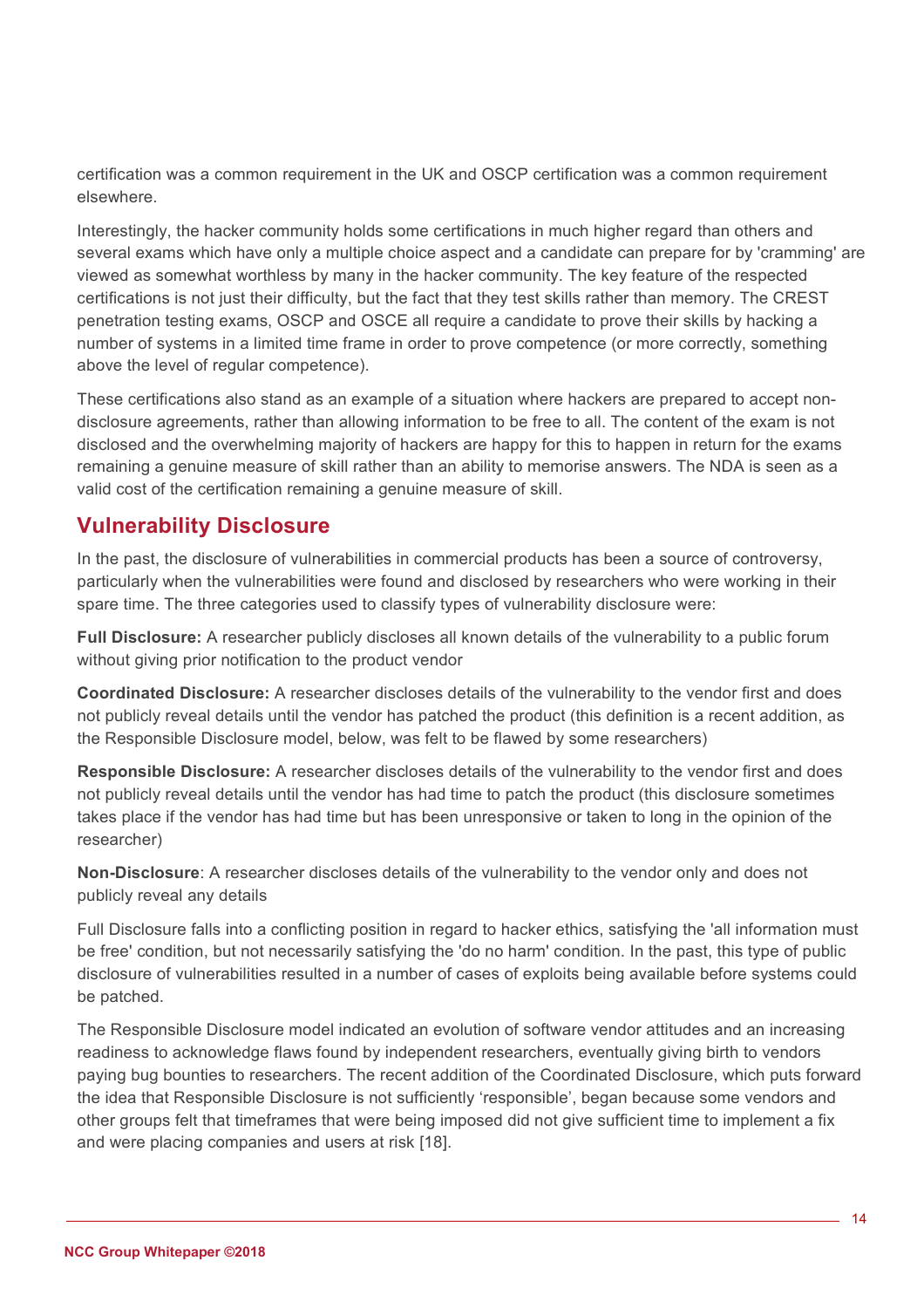More recently, the increasing number of bug bounty programmes has greatly reduced the number of vulnerabilities being reported to open forums and an increasing number vulnerabilities being disclosed directly to vendors something closer to the Coordinated Disclosure or Non-Disclosure models.

This very much echoes the traditional hacker view that the finder of such flaws should be rewarded rather than being ignored or, in extreme cases, prosecuted. It stands as another example where the hacker community has led the way for the business community, and in this case helped to create a new business model.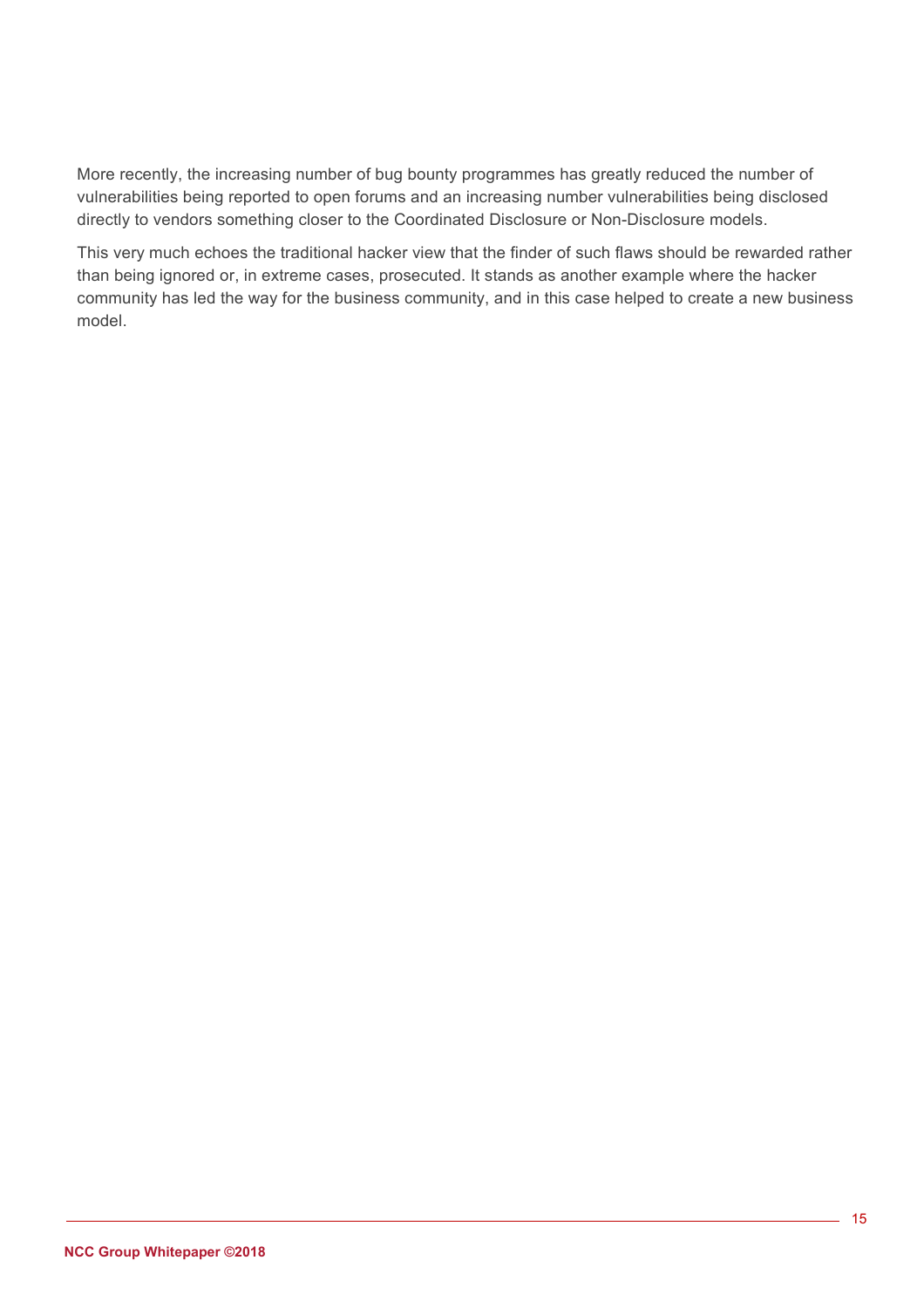# **Conclusion**

Reconciling the hacker ethic with conventional professional ethics for IT and information security is possible and there is no requirement for dilution or abandonment of hacker beliefs in order for an individual holding these beliefs to function correctly in a work environment without compromising their values.

Both parties can benefit from a reconciliation and merging of the two ethical positions and it can be argued that in some areas, hacker ethics have paved the way for the professional ethics of the information security industry and for innovation within the information security profession and the IT industry as a whole.

A stance which satisfies the conditions of professional ethics and hacker ethics is possible, as discussed earlier and can be summarised as follows:

**Decentralisation –** This is something to aspire to but not rigidly adhere to. It should be an aim for management in general and for professionals to act co-operatively and democratically, reaching decisions through discussion and gathering of correct and relevant information. Systems, both technical and managerial, should avoid single points of failure and should have some element of self-correction where feasible.

**Benefit to Society and the Wider World –** The professional commitment to the public interest, honesty and integrity are reflected in the hacker ethic of wanting to make the world a better place through technology. Professional ethics and hacker ethics are very similar in this regard, with both communities having similar aims and intentions.

**Competency and Currency –** A hacker or information security professional should have a minimum level of technical knowledge which allows them to understand software, networks and web applications, along with what can be considered an expert level of knowledge in the field of information security which allows them to assess systems to an appropriate level. In addition, they should keep abreast of current trends in technology and information security, ensuring that, in particular, their knowledge of testing/hacking tools and techniques stays up to date.

**Respect for Diversity –** It is important that others are not judged according to their race, religion, gender or sexuality. In the workplace, professional community and hacker community, someone should only be judged by their attitude and ability. Nobody should feel harassed, persecuted or intimidated in the workplace, the community or at any event.

**Freedom of Information –** A hacker or information security professional should distribute research findings to the wider community, where such an action is legal, feasible and does not violate NDAs. Where new code and tools have been developed that may help others, these should be released to the community, preferably under an open source licence.

**Respect for Privacy –** An individual's personal privacy should not be violated and their personal data should be protected. NDAs should not be violated and findings that would endanger the community or the public should not be disclosed.

**Certification –** Information security professionals should undertake a certification that demonstrates their professional competence through practical demonstration of their skills. Certifications that demonstrate practical skills should be accorded a higher status than those that test a candidate's ability to memorise a set of answers that are available in the public domain.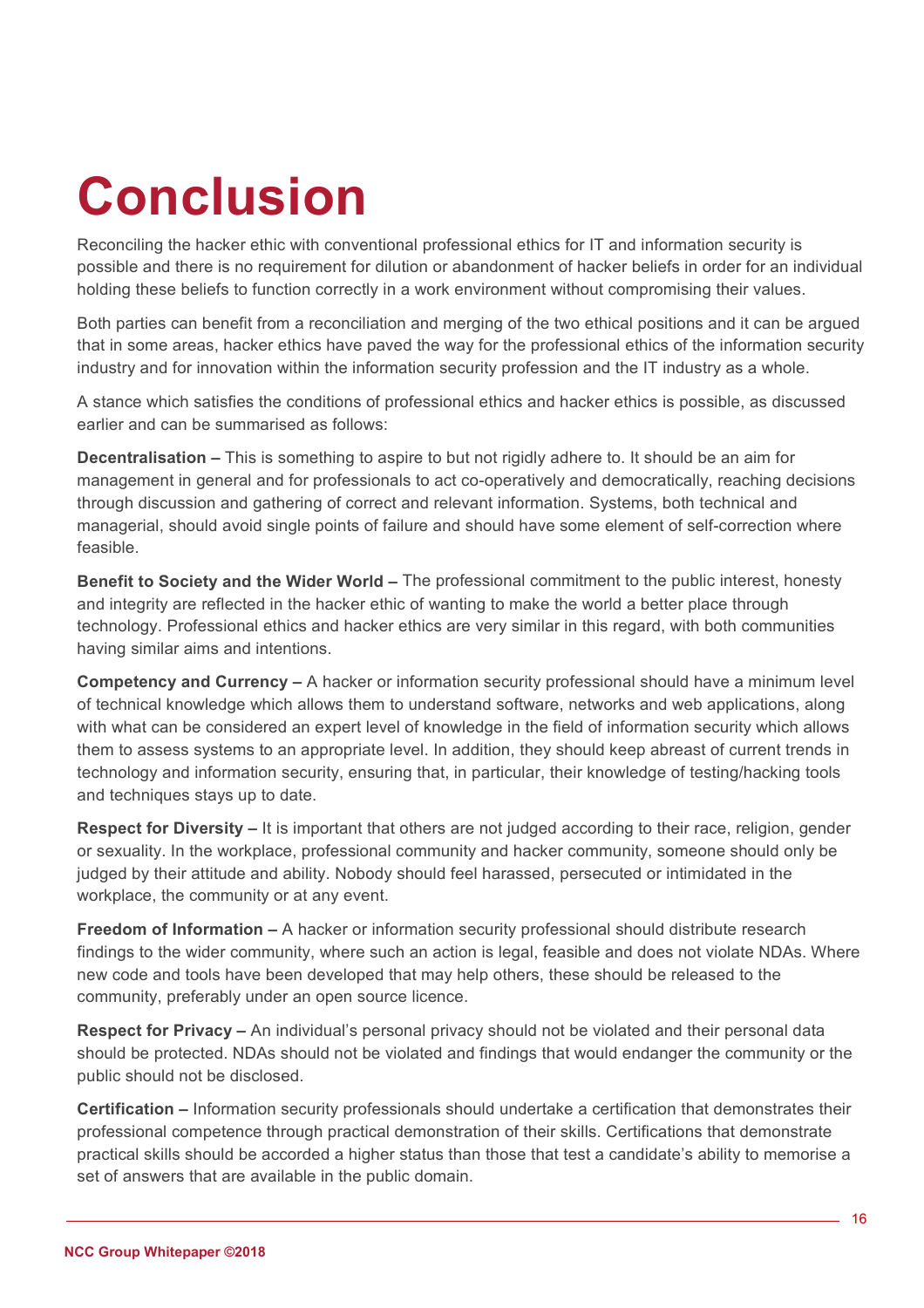**Research and Responsible Disclosure –** Research into products and vulnerabilities should be carried out without breaking the law and without causing undue harm to the wider community and public. Vulnerabilities should be disclosed in a manner that allows the vendor to fix them promptly and minimises any risk of attackers from abusing the vulnerability before it is fixed.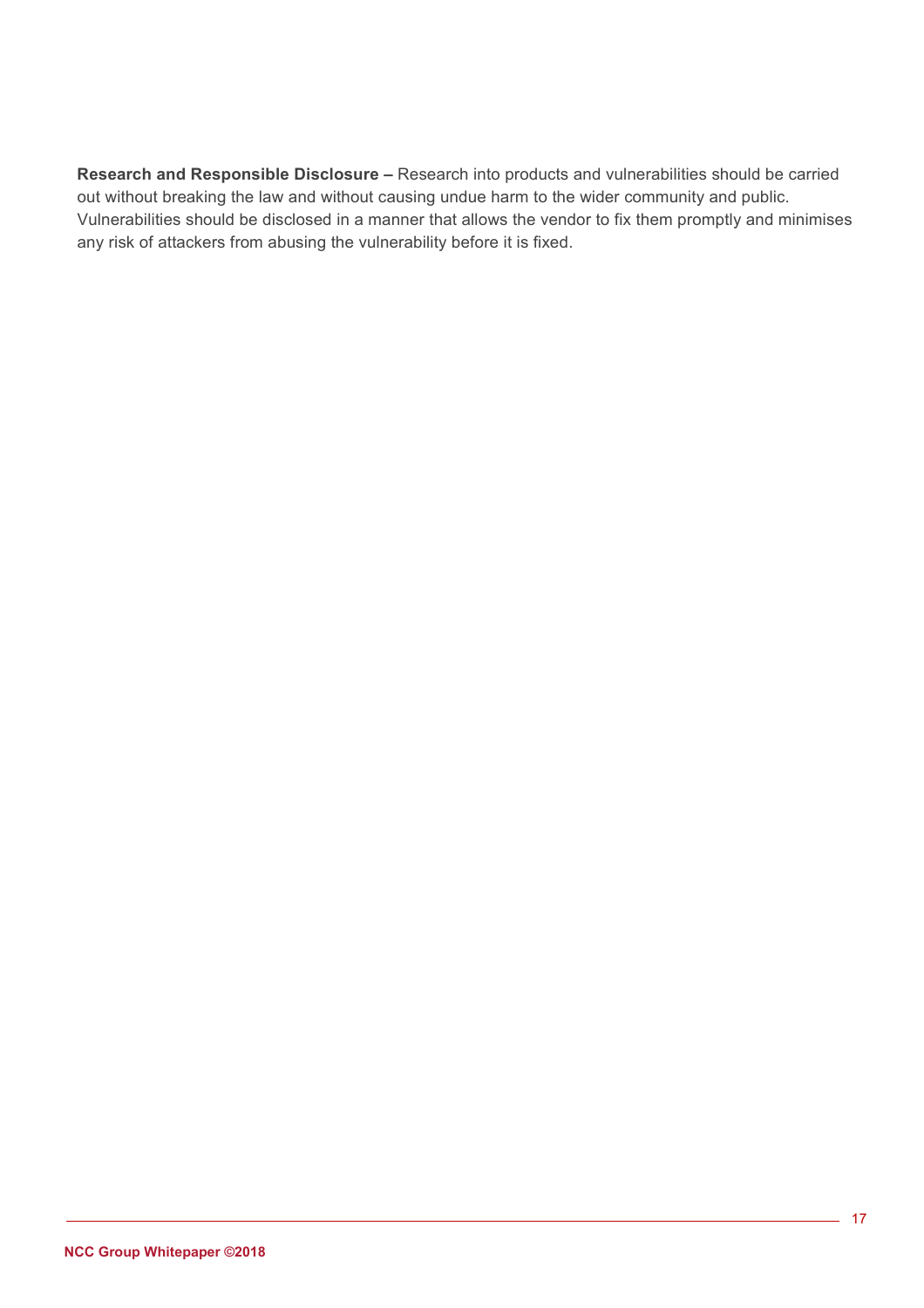## **References**

#### [1] **How to Become a Hacker by Eric S. Raymond**

http://www.catb.org/esr/faqs/hacker-howto.html

#### [2] **Wikipedia - Professional Ethics**

https://en.wikipedia.org/wiki/Professional\_ethics

#### [3] **BCS**

https://www.bcs.org

https://en.wikipedia.org/wiki/British\_Computer\_Society

#### [4] **The BCS Code of Conduct**

https://www.bcs.org/category/6030

#### [5] **Institute of Information Security Professionals (IISP)**

https://www.iisp.org

#### [6] **IISP Code of Ethics**

https://www.iisp.org/imis15/iisp/Membership/How\_to\_Apply/IISP\_Code\_of\_Ethics/iisp/Member/IISP\_Code of\_Ethics.aspx

#### [7] **Association of Information Security Professionals (AISP)**

http://www.aisp.sg/

#### [8] **CREST Code of Conduct**

https://www.crest-approved.org/wp-content/uploads/2016/05/Code-of-Conduct\_Individual.pdf

#### [9] **ISSA Code of Ethics**

https://www.issa.org/page/codeofethics

#### [10] **International Information System Security Certification Consortium**

https://www.isc2.org/

#### [11] **ISC2 Code of Ethics**

https://www.isc2.org/Ethics

#### [12] **Hackers by Steven Levy**

https://www.amazon.co.uk/Hackers-Heroes-Computer-Revolution-Anniversary/dp/1449388396/

#### [13] **The Hacker Ethic and the Spirit of the Information Age by Pekka Himanen**

https://www.amazon.co.uk/Hacker-Ethic-Spirit-Information-Age/dp/B00284XZ7Q/

#### [14] **The Hacker Manifesto by The Mentor [Loyd Blankenship]**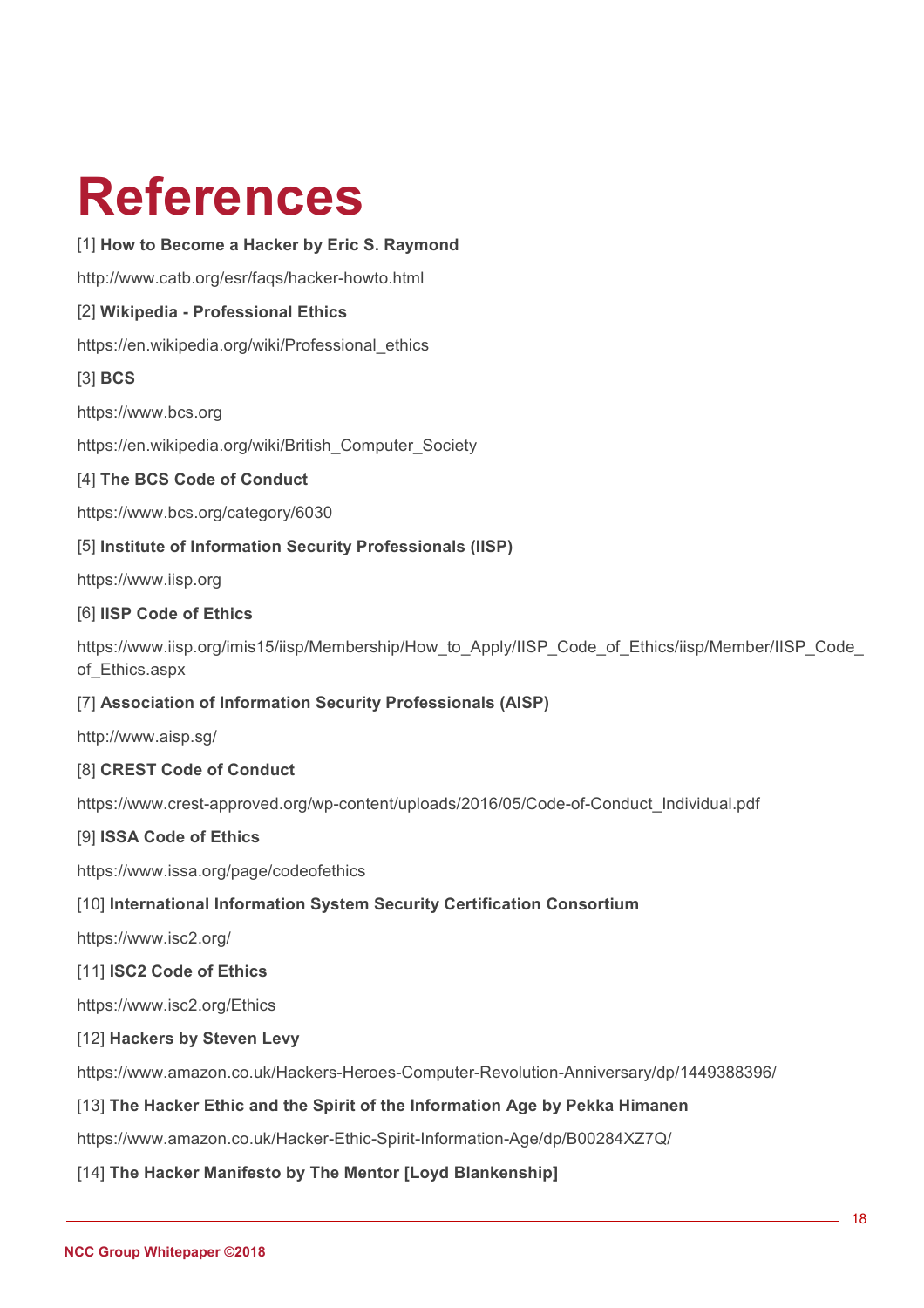http://phrack.org/issues/7/3.html#article

#### [15] **Sexual Harassment at Cyber Security Conferences**

https://theintercept.com/2018/06/19/metoo-cybersecurity-infosec-sexual-harassment/

https://www.forbes.com/sites/kateoflahertyuk/2018/08/15/sexual-harassment-in-the-cyber-security-industryhow-one-woman-is-fighting-back/#56f6e4ee576e

#### [16] **John Draper Allegations**

https://arstechnica.com/tech-policy/2017/11/iconic-hacker-booted-from-conferences-after-sexualmisconduct-claims-surface/

#### [17] **Code of Conduct for Events**

http://cybersecuritycapital.com/event-code-of-conduct/

#### [18] **IN Security by Jane Frankland**

http://cybersecuritycapital.com/community/in-security-the-book/

#### [19] **Total number of IT professionals in the UK**

https://www.statista.com/topics/4218/tech-companies-in-the-united-kingdom-uk/

#### [20] **Coordinated Vulnerability Disclosure**

https://www.ecfr.eu/article/commentary\_time\_to\_talk\_europe\_and\_the\_vulnerability\_equities\_process

https://www.ncsc.gov.uk/blog-post/vulnerability-co-ordination-pilot

<span id="page-18-0"></span>"Reconciling the hacker ethic with conventional professional ethics for IT and information security is possible and there is no requirement for dilution or abandonment of hacker beliefs in order for an individual holding these beliefs to function correctly in a work environment without compromising their values."